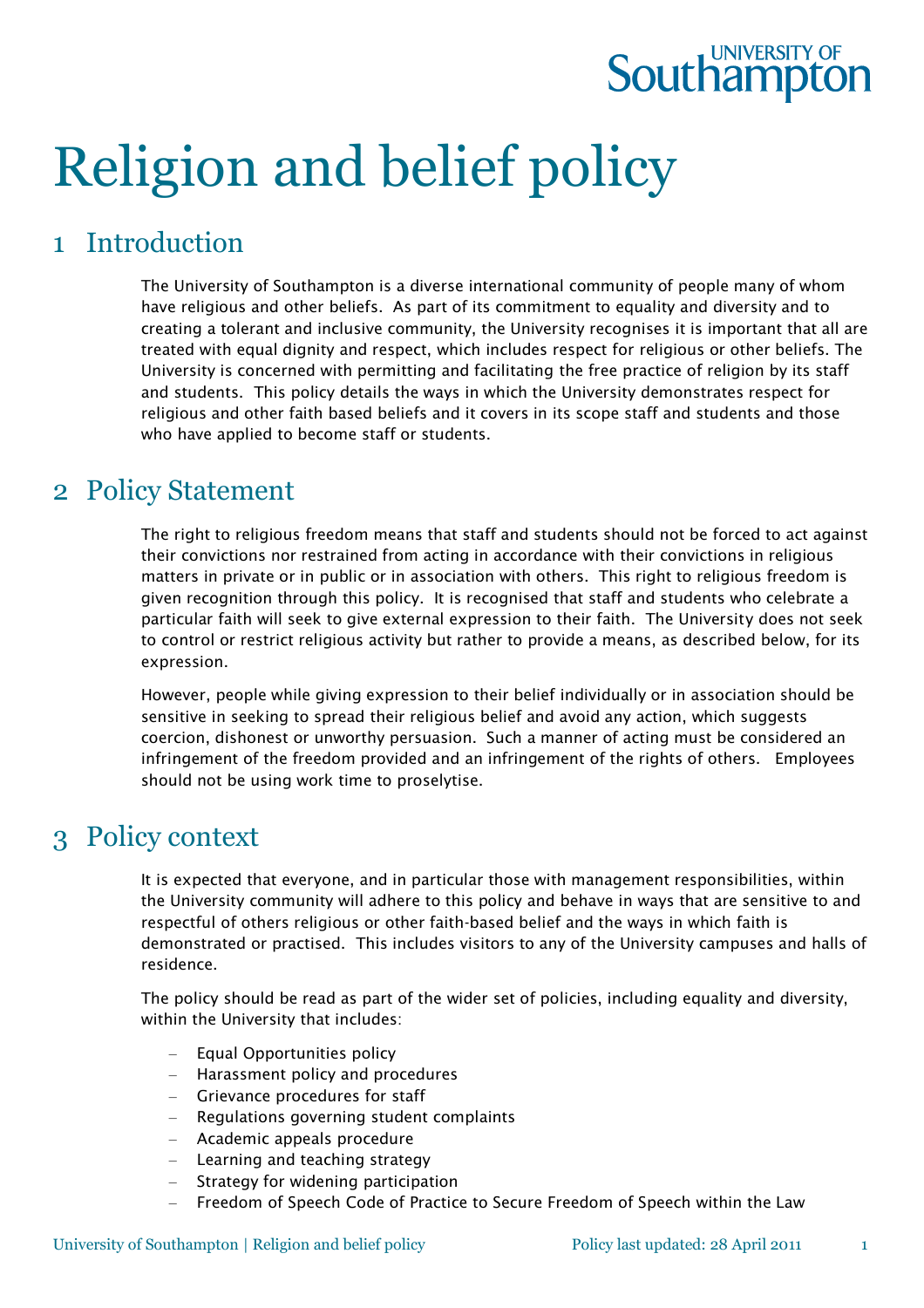Any member of the University community who feels they have been treated in ways that breach this policy should first discuss it with their line manager or tutor with a view to resolution. If this is unsuccessful, individuals can access the procedure appropriate to their situation, for example grievance or harassment. The Head of Staff Diversity can advise.

## 4 Definition of a Religious or other Belief

For the purposes of this policy, religious or other belief is defined as any religion, religious belief or philosophical belief that has a clear belief system or profound belief that affects the way of life or view of the world of the believer. There may also be collective worship, such as in churches, mosques or gurdwaras.

As examples, the following are faiths covered by this policy:

- Baha'i
- Buddhism
- Christianity
- Confucianism
- Taoism
- Hindu
- Islam
- Jain
- Judaism
- Rastafarian
- Sikh
- Zoroastrian (Parsee)

This list is not exhaustive and there will be other religious and other faith-based beliefs that will fall within the definition given in this policy. At the University student societies exist to provide support to people of faith. These include the Catholic Society, Christian Union, Islamic Society and Jewish Society. There is no legal requirement to monitor for religion or belief and we do not intend to so do given the sensitivity involved in seeking and holding such data.

## 5 Religious Observance

#### 5.1 Time off

All staff, regardless of their religious belief or non-belief are required to work in accordance with the contract.

Staff members in the University community may request to take annual paid leave from their leave entitlement or other leave to participate in their religious celebrations, festivals or ceremonies. It is the responsibility of those members wishing to participate to inform their line manager or tutor in good time to enable arrangements to be made. To assist in planning and maximising the opportunity for time off to be granted, people should, where possible, make leave requests reasonably in advance of requiring such time off.

For staff, the line manager will consider all requests in the light of workloads and the affect that any absence will have on the service. Requests will not be refused unreasonably and if refused, the line manager will give reasons. Time off can normally be accommodated using annual leave, time off in lieu or exceptionally unpaid leave, especially where the leave is requested for a pilgrimage or to attend ceremonies related to births, weddings or deaths where relatives live at some distance.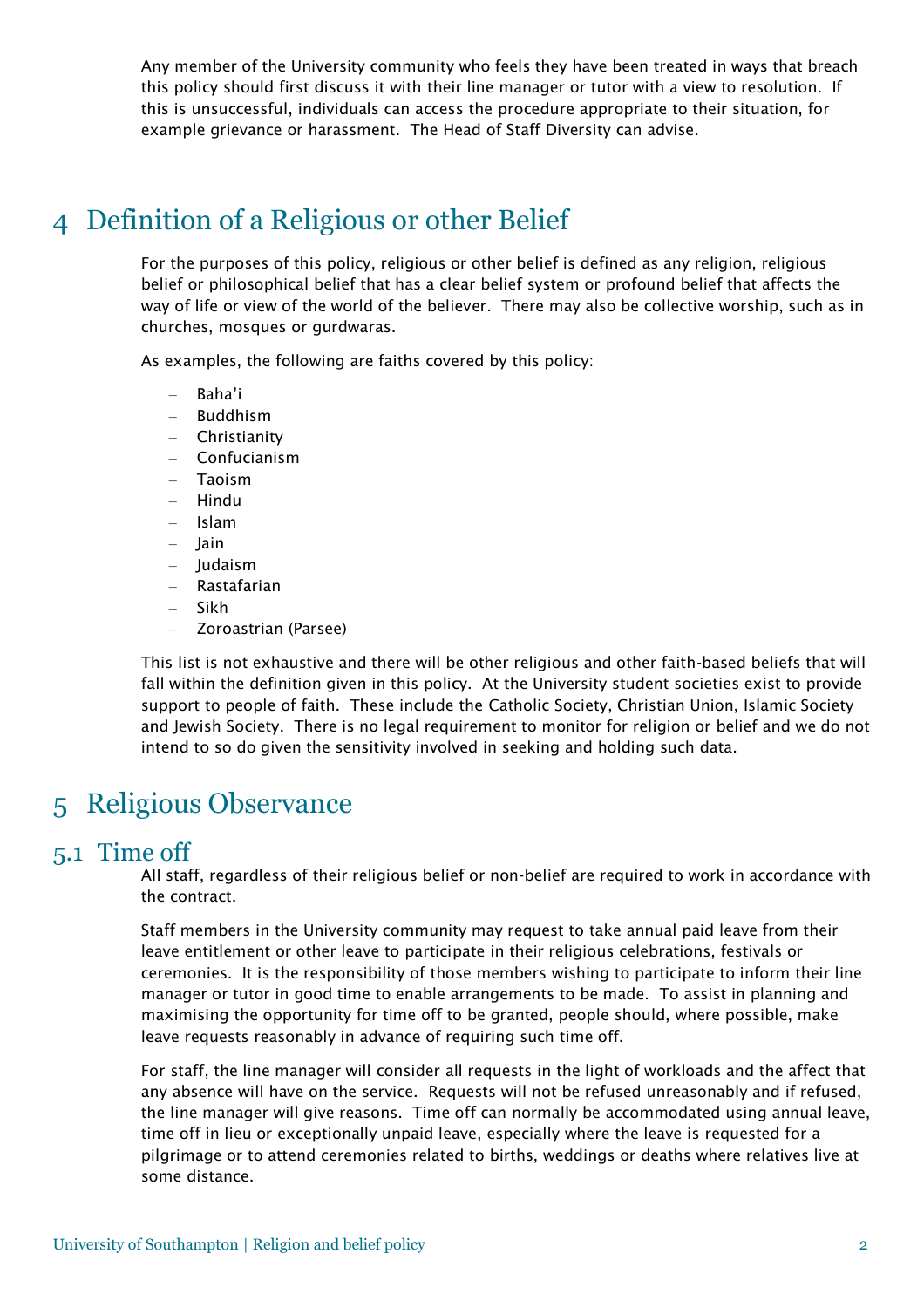Students that take time off to participate in their religious festivals will be expected to make up any missed learning opportunities.

Members of the University community may also observe the traditions of their religion and pray at certain times of day. They will be able to do this provided they have made arrangements in advance with their manager or tutor as appropriate. Arrangements that are made to facilitate such prayer will also consider the affect that they might have on others and be sensitive to those.

The University will take every reasonable effort to accommodate requests for facilities, such as quiet rooms, subject to space and other constraints. Where it is not possible to accommodate requests, reasons will be given and every effort will be made to seek alternatives, which may include access to local community facilities and the Head of Staff Diversity can provide information as requested. The University is home to an ecumenical Chaplaincy at Highfield Campus, which has a designated space for prayer.

A calendar of religious festivals is available as a link in the Staff Diversity pages of the Human Resources website.

Any concerns about the provision of time off to participate in religious festivals or to pray should be addressed to the Head of Staff Diversity who can offer further advice and support.

#### 5.2 Dress

The University does not operate a formal dress code and it is therefore appropriate and a welcome part of our wish to express cultural diversity on campus for people to wear religious dress (including, for example, sari, turbans, skullcaps, hijab, kippah, mangal sutra and clerical collars). Where a person is required to wear overalls, protective clothing or uniforms these will be adapted wherever possible to enable the person to wear their religious dress without endangering their health and safety or that of others. For staff or students who will be located for work or study in clinical or laboratory spaces or workshops particular rules or dress codes may apply and these must be complied with.

Health and safety of members of the University community is the priority consideration and exceptionally where the health and safety of the person wearing the dress, is compromised (or that of others) it may be necessary to request that the person does not wear that dress or a particular aspect thereof. This will be handled with sensitivity and reasons given.

If there is any dispute or there is some concern about health and safety implications about a particular form of dress, the Safety Office will advise.

The wearing of slogans and symbols on clothes which may be considered offensive, for example related to racism or sexism, will be a breach of this policy and as such may result in disciplinary action. There needs to be a tolerance and recognition of the accepted symbols of religious groups.

#### 5.3 Titles

Recognised or ordained ministers or leaders of religious communities may have particular titles or designations (for example, Iman, Reverend). These titles may be used in the University, for example in internal directories, calendars, letterheads etc.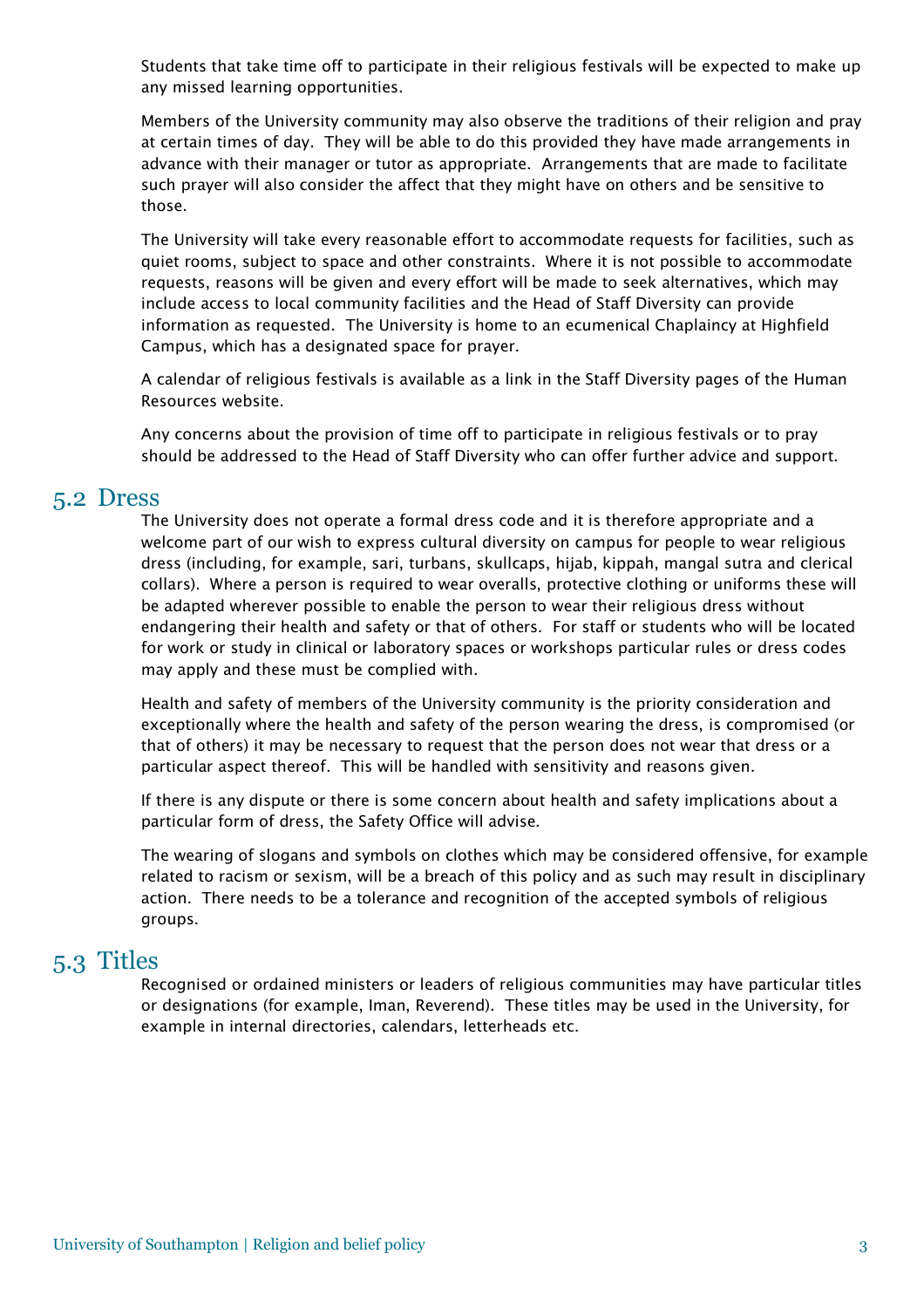#### 5.4 Duties

The University engages in many activities and research projects which in some circumstances an individual may morally object to on the grounds of their religious or other belief. The University accepts that such situations may arise in such a diverse and international community. Where such a situation arises and an individual is required as part of their duties where they are a member of staff, or in their studies for students, to undertake activities that they object to on the grounds of religious or other belief, they should inform their manager or tutor of this. This should include the reasons why the activity they are being required to undertake are morally or on religious grounds objectionable. Every effort will be made to reorganise the duties or studies, where at all possible, to accommodate such objections. The Head of Staff Diversity will advise in such situations.

#### 5.5 Facilities

Prayer rooms or worship space do not need to be provided but it is recognised by the University that to do so would be good practice and consistent with our aims in relation to diversity. It is recognised that if facilities are provided to one religious group then, as far as possible and practical, equivalent or comparative facilities should also then be made available to others who make that request appropriate to their needs as reasonably assessed.

#### 5.6 Practical Considerations

The following are some practical implications of this policy.

- Food In providing food for events and working lunches, vegetarian options should be made available. These should be clearly labelled as such and be separate from other food items that contain meat and/ or fish. Dependent on the types of event catered food it may also be appropriate to provide halal or kosher options and to give due respect to those present who may be fasting. In the overall catering provision, where there is sufficient demand, and it is practical to do so, food to meet religious dietary requirements will be provided.
- Drink There should always be water and soft drinks available for all catered events. Alcohol can be provided but should be served separately.
- Prayer Organisers of events, including conferences, should consider the provision of prayer facilities and the timing of breaks to enable people to pray should they wish.
- Examinations Examinations should be timetabled to avoid, wherever possible, recognised religious celebrations, festivals or ceremonies and key prayer times.
- Open days Open days should take account of the impact of religious festivals and major festivals avoided.
- Recruitment and selection Advertising should be in ways that are accessible to a diverse audience. There should be clarity in the requirements of posts, for example if there is a requirement to handle meat or to serve alcohol etc. Requests to have the dates and/ or timings altered on the grounds of religion should be treated sympathetically and rescheduled. Particular attention should be paid to the timings of overnight stays and facilities provided.
- Lectures and staff development opportunities It is important in all learning opportunities that the language is inclusive, as are the types of case studies and examples relied upon. The timing of staff development opportunities or conferences should take into account religious celebrations, festivals or ceremonies.
- Missed learning opportunities Missed learning opportunities resulting from participation in religious festivals must be made up by the student. However tutors can support this by ensuring that lecture notes are available and where extensions to assignment deadlines are sought, they are considered in the light of the impact of the absence.

The Head of Staff Diversity will be able to advise and offer further assistance on any aspects of this policy and has information on various faiths available.